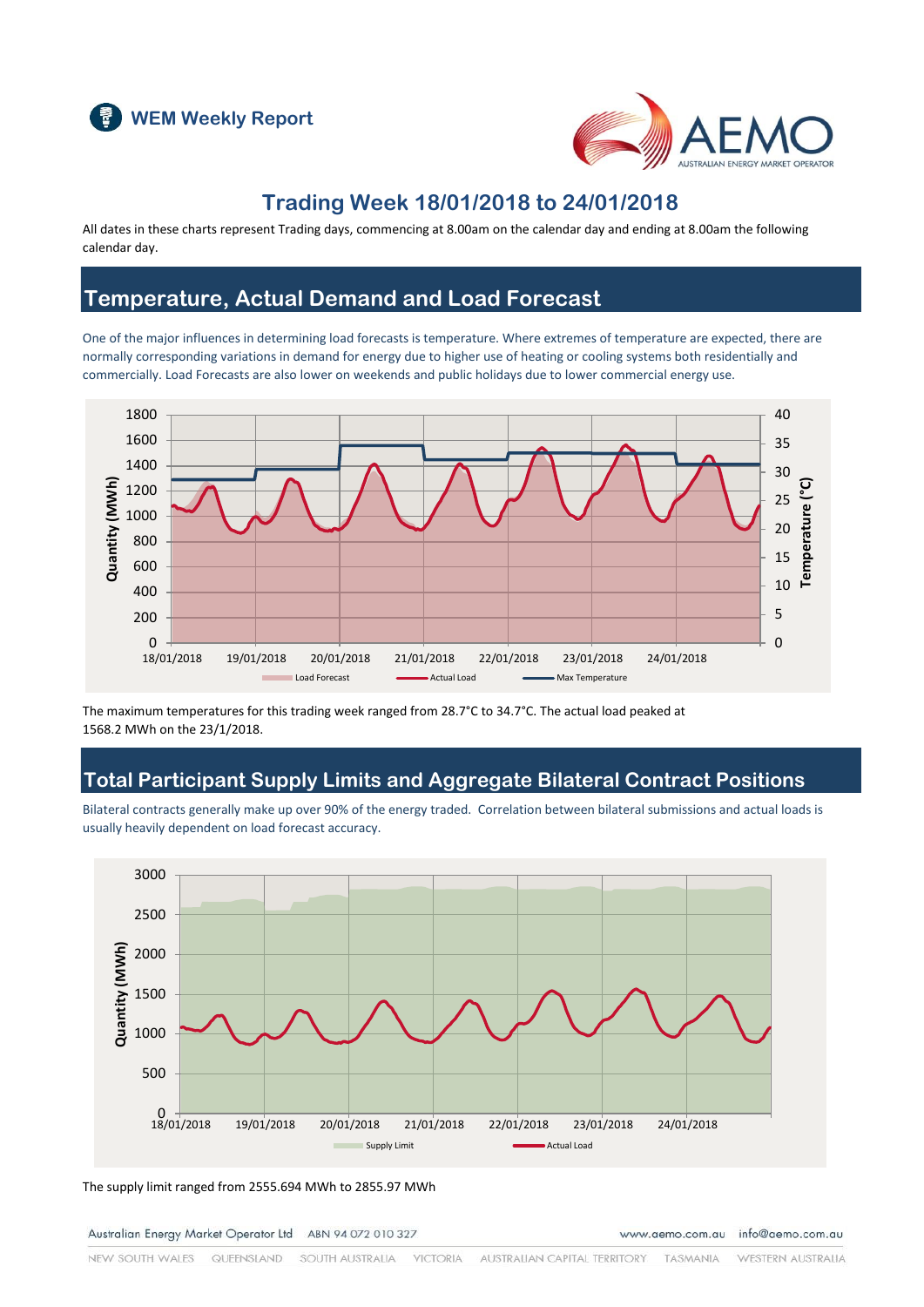# **Net Balancing Market Trades**

Bilateral contracts and STEM trading are generally based on the forecast energy requirements of Participants. When the forecast requirements are higher or lower than the actual requirements for a day, this Market energy must be bought and sold in the balancing mechanism. This graph shows the estimated net balancing trades.



The majority of the balancing activity this week occurred within Balancing Demand. The maximum balancing demand for the week reached 167.4765 MWh on the 21/1/2018. The maximum balancing supply for the week reached -74.885 MWh on the 23/1/2012.

### **Total Traded Energy**

This chart represents a comparison between the total net energy that is traded in Bilateral Contracts, the STEM and the balancing mechanism. Balancing Supply represents cases in which the total contract position is greater than the demand and customers must supply energy back to balancing. Balancing Demand represents cases in which the total contract position is less than the demand and customers must purchase energy from balancing.



Total balancing supply equalled -460.957 MWh whereas total balancing demand equalled 25668.942 MWh. The Total STEM Traded quantity was 8518.725 MWh, with the STEM Clearing Quantity ranging between 0.85 MWh and 85.518 MWh.